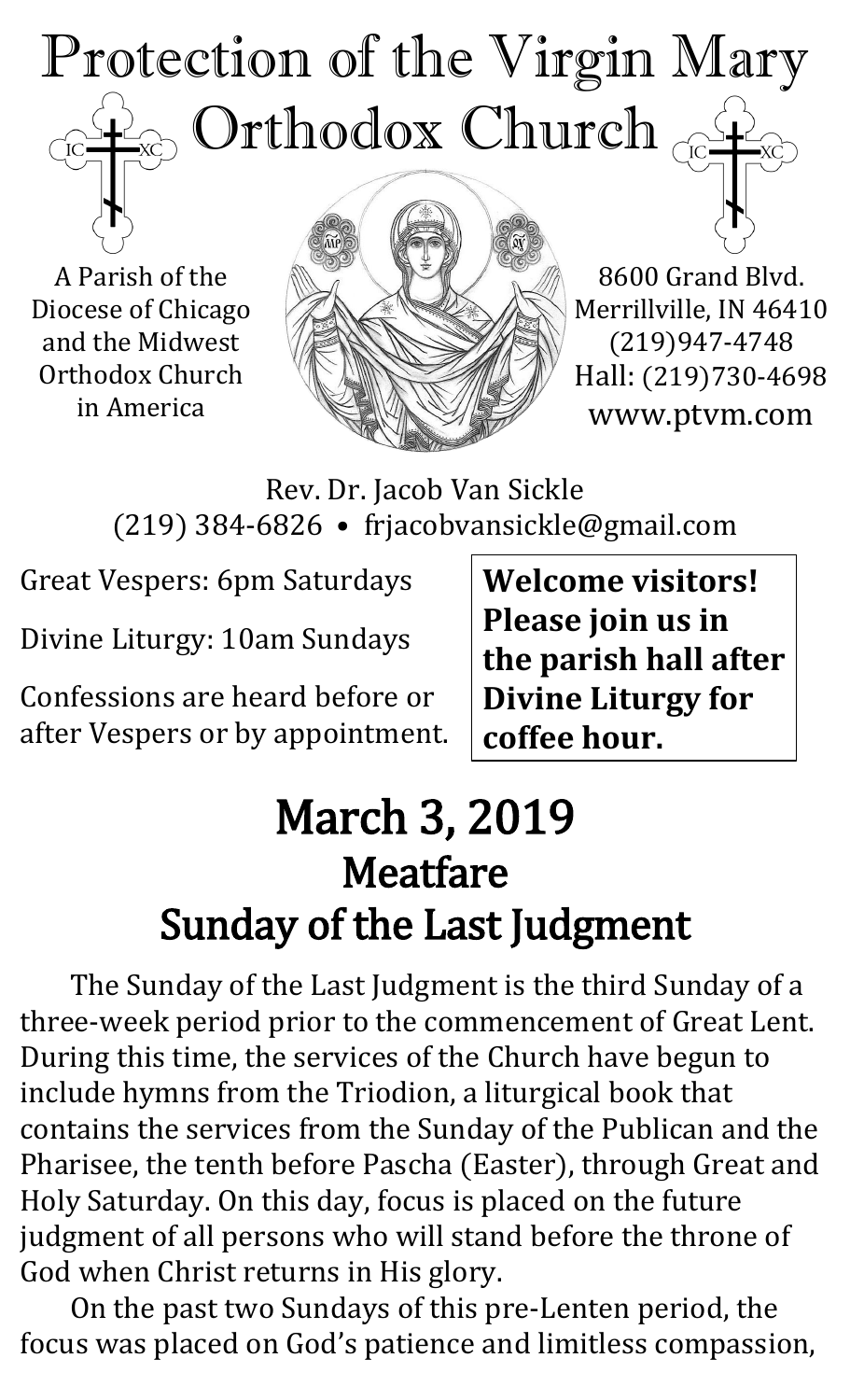of His readiness to accept every sinner who returns to Him. On this third Sunday, we are powerfully reminded of a complementary truth: no one is so patient and so merciful as God, but even He does not forgive those who do not repent. The God of love is also a God of righteousness, and when Christ comes again in glory, He will come as our Judge. Such is the message of Lent to each of us: turn back while there is still time, repent before the End comes.

Another theme of this Sunday is love. When Christ comes to judge us, what will be the criterion of His judgment? The parable of the Last Judgment answers: love—a concrete and personal love for the human person—the specific persons that we encounter each day in our lives.

The parable of the Last Judgment is about Christian love. We know that all persons ultimately need this personal love—the recognition in them of their unique soul in which the beauty of the whole creation is reflected in a unique way. We also know that people are in prison and are sick and thirsty and hungry because that personal love has been denied them. And, finally, we know that however narrow and limited the framework of our personal existence, each one of us has been made responsible for a tiny part of the Kingdom of God, made responsible by that very gift of Christ's love. Thus, on whether or not we have accepted this responsibility, on whether we have loved or refused to love, shall we be judged.

## HYMNS OF THE DAY

#### Tone 7 – Resurrectional Troparion

By Your Cross You destroyed death. To the thief You opened Paradise. For the Myrrhbearers You changed weeping into joy. And You commanded Your disciples, O Christ God, to proclaim that You are risen,// granting the world great mercy.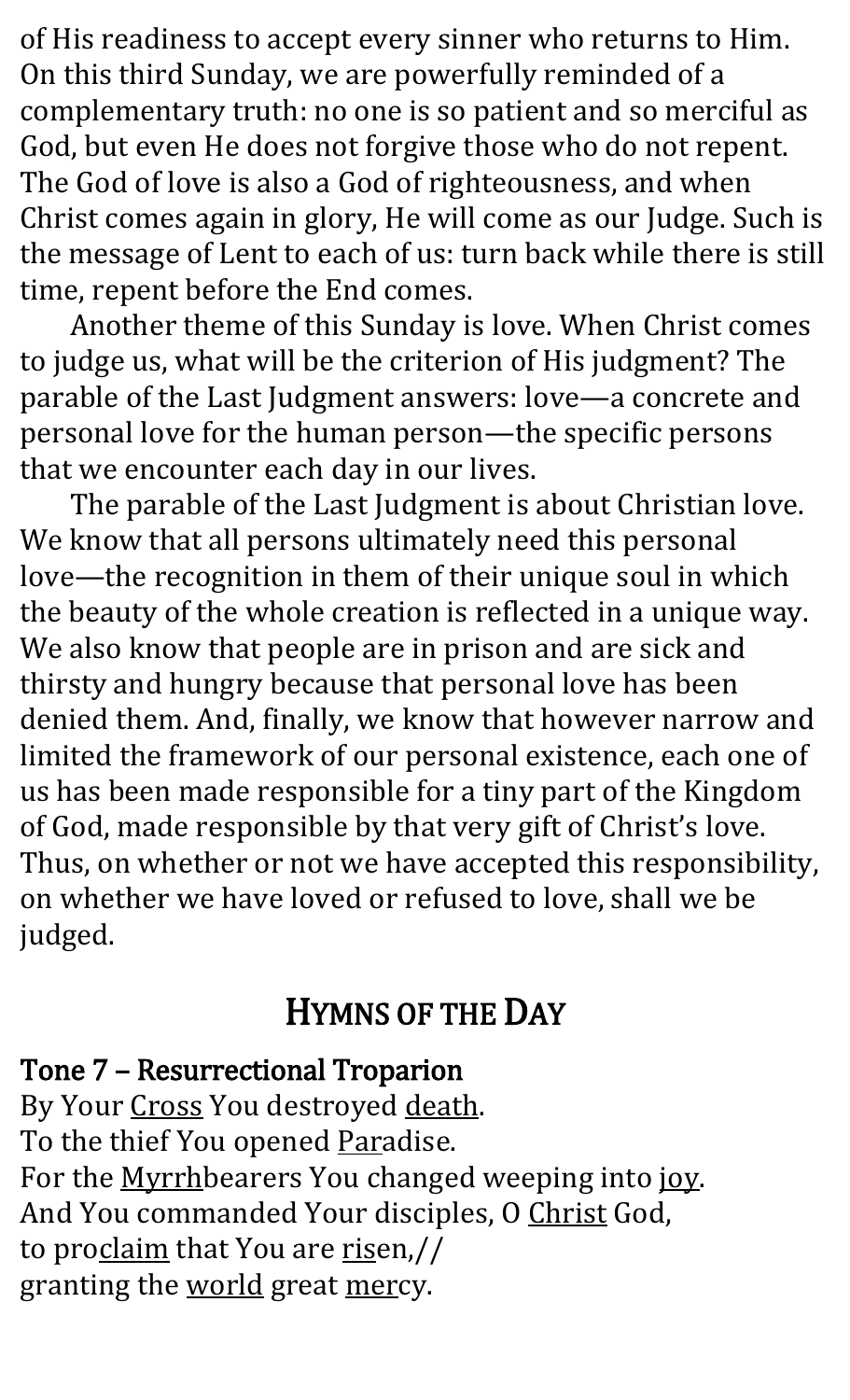#### Tone 4 – Patronal Troparion

Today the faithful celebrate the feast with joy, illumined by your coming, O Mother of God. Beholding your pure image we fervently cry to you: Encompass us beneath the precious veil of your protection. Deliver us from every form of evil by entreating Christ, your Son and our God// that He may save our souls.

### Tone 1 – Kontakion for the Last Judgment

When You, O God, shall come to earth with glory, all things shall tremble,

and the river of fire shall flow before Your judgment seat; the books shall be opened, and the hidden things disclosed; then deliver me from the unquenchable fire,//

and make me worthy to stand at Your right hand, O Righteous Judge!

### Tone 3 – Patronal Kontakion

Today the Virgin stands in the midst of the Church, And with choirs of saints she invisibly prays to God for us. Angels and bishops worship.

Apostles and prophets rejoice together,// Since for our sake she prays to the eternal God.

# SCRIPTURE READINGS

### Epistle: 1 Corinthians 8.8-9.2

Brethren, food does not commend us to God; for neither if we eat are we the better, nor if we do not eat are we the worse. But beware lest somehow this liberty of yours become a stumbling block to those who are weak. For if anyone sees you who have knowledge eating in an idol's temple, will not the conscience of him who is weak be emboldened to eat those things offered to idols? And because of your knowledge shall the weak brother perish, for whom Christ died? But when you thus sin against the brethren, and wound their weak conscience, you sin against Christ. Therefore, if food makes my brother stumble, I will never again eat meat, lest I make my brother stumble. Am I not an apostle? Am I not free? Have I not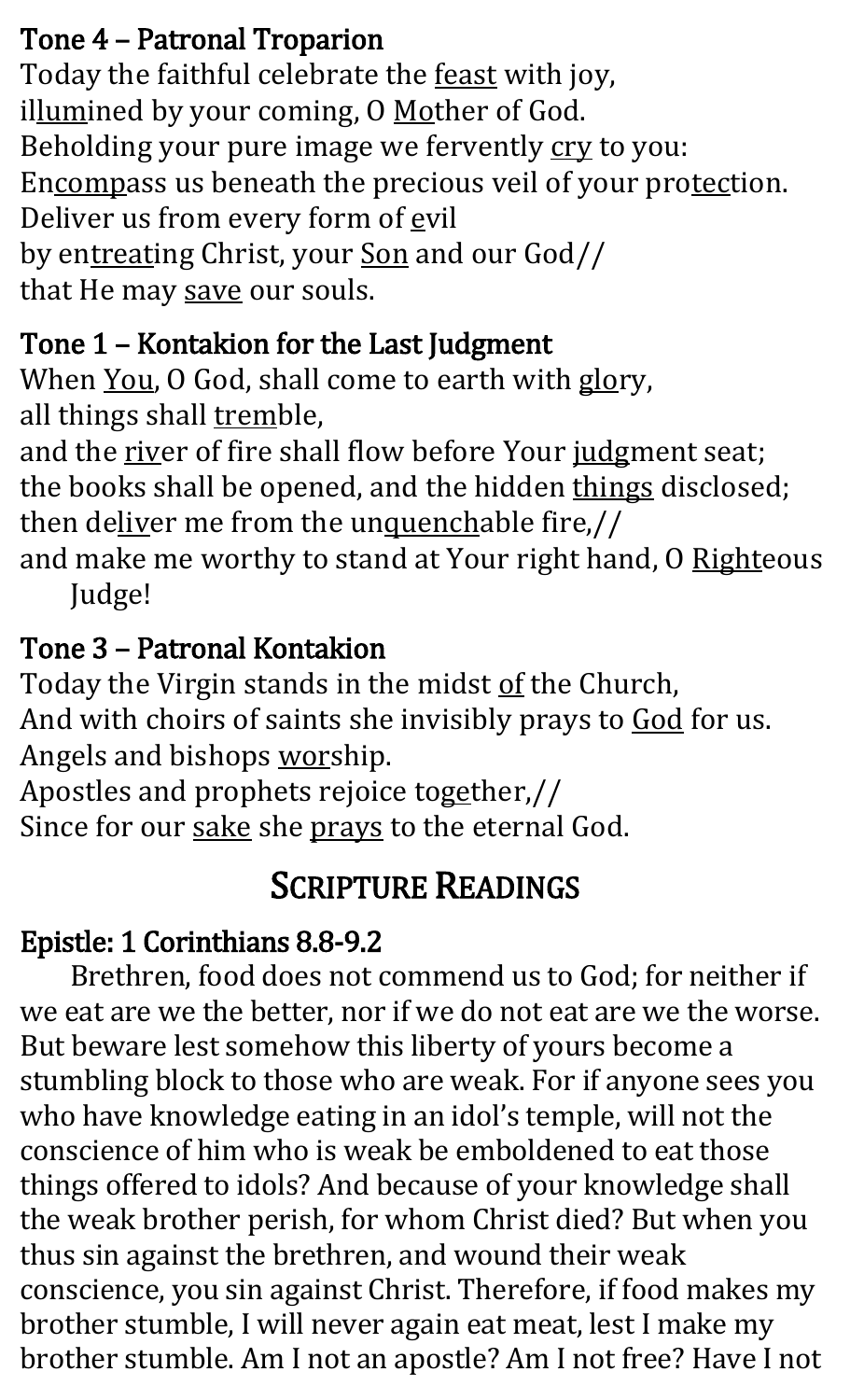seen Jesus Christ our Lord? Are you not my work in the Lord? If I am not an apostle to others, yet doubtless I am to you. For you are the seal of my apostleship in the Lord.

#### Gospel: Luke 15.11-32

Jesus said to His disciples: "When the Son of Man comes in His glory, and all the holy angels with Him, then He will sit on the throne of His glory. All the nations will be gathered before Him, and He will separate them one from another, as a shepherd divides his sheep from the goats. And He will set the sheep on His right hand, but the goats on the left.

"Then the King will say to those on His right hand, 'Come, you blessed of My Father, inherit the kingdom prepared for you from the foundation of the world: for I was hungry and you gave Me food; I was thirsty and you gave Me drink; I was a stranger and you took Me in; I was naked and you clothed Me; I was sick and you visited Me; I was in prison and you came to Me.'

"Then the righteous will answer Him, saying, 'Lord, when did we see You hungry and feed You, or thirsty and give You drink? When did we see You a stranger and take You in, or naked and clothe You? Or when did we see You sick, or in prison, and come to You?'

"And the King will answer and say to them, 'Assuredly, I say to you, inasmuch as you did it to one of the least of these My brethren, you did it to Me.'

"Then He will also say to those on the left hand, 'Depart from Me, you cursed, into the everlasting fire prepared for the devil and his angels: for I was hungry and you gave Me no food; I was thirsty and you gave Me no drink; I was a stranger and you did not take Me in, naked and you did not clothe Me, sick and in prison and you did not visit Me.'

"Then they also will answer Him, saying, 'Lord, when did we see You hungry or thirsty or a stranger or naked or sick or in prison, and did not minister to You?'

"Then He will answer them, saying, 'Assuredly, I say to you, inasmuch as you did not do it to one of the least of these, you did not do it to Me.' "And these will go away into everlasting punishment, but the righteous into eternal life."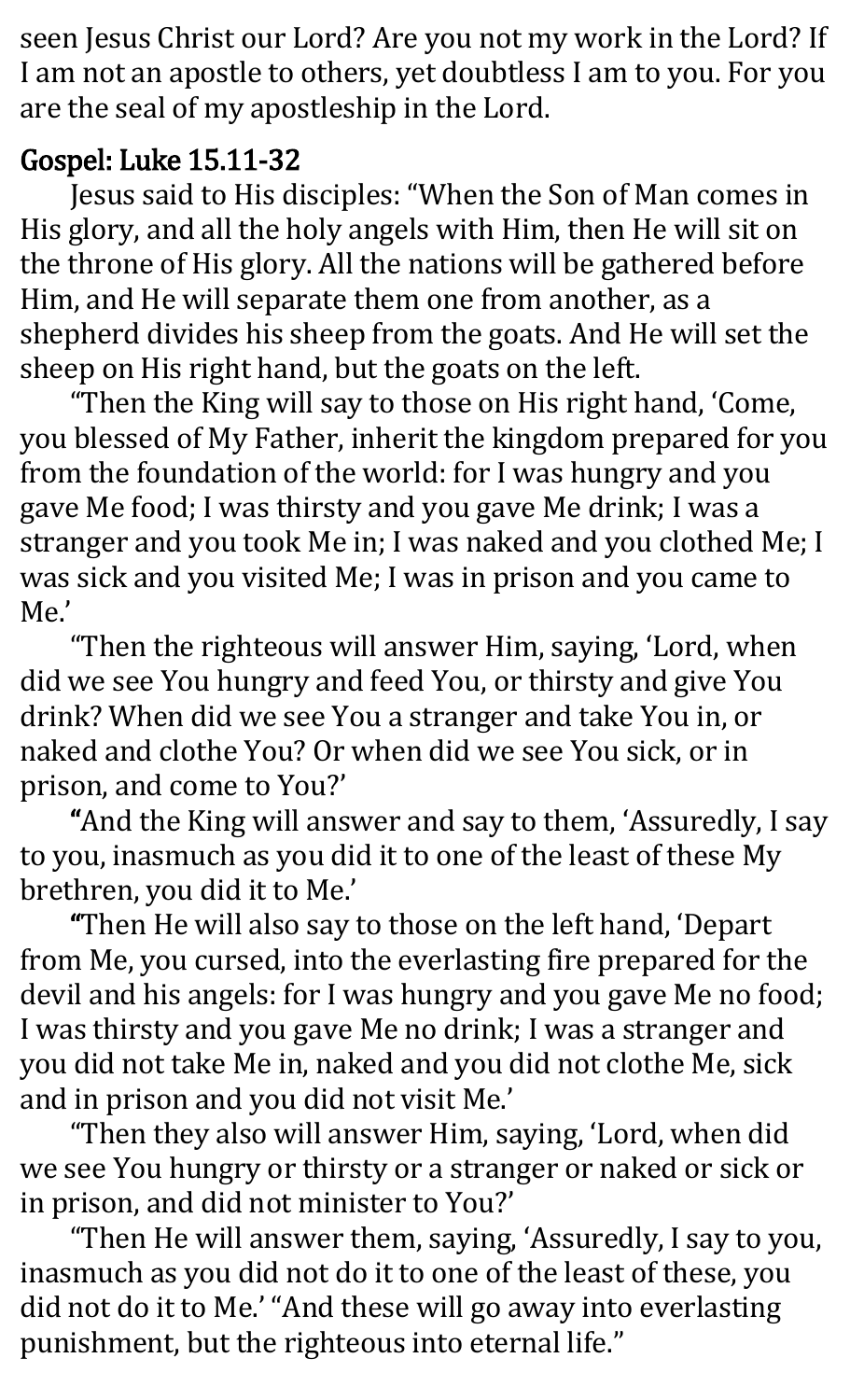## WE REMEMBER IN PRAYER

| <b>N.Dep. David Envall</b> |                 | Ev.Mem. Michael Lyamtsev'19 |
|----------------------------|-----------------|-----------------------------|
| Anna Vahary                |                 | Helen Milevsky '22          |
| Chris Velo                 |                 | Nadeshda Bobruk '38         |
| <b>Stephen Dearman</b>     |                 | Sophie Korzow '02           |
| ArchPr. John Mason         |                 | George Radivan '07          |
| Health &                   | Carol           | Jennifer                    |
| <b>Salvation:</b>          | Peter           | David                       |
| Protopr. George            | Janie           | Roger                       |
| Mat. Anna                  | Tom             | Tina                        |
| Archpr. Peter              | Elizabeth       | Chris                       |
| Archpr. John               | Tina            | Benjamin                    |
| Pr. John                   | Adam            | Juliana                     |
| Pr. Christopher            | Myah            | Joseph                      |
| Mat. Jennifer              | Margaret        | Cathy                       |
| Andrew                     | Diane           | Laurie                      |
| Gideon                     | Madelin         | Lennox                      |
| Kevin                      | Villian         | Laila                       |
| $\mathsf{lon}$             | Deborah         | Richard                     |
| Tanya                      | Claudia         | Paula                       |
| Kimberly                   | John            | Christopher                 |
| Gail                       | Carisa          | <b>Brian</b>                |
| William                    | <b>Natalia</b>  | Jennifer                    |
| Jovan                      | Elizabeth       | Janet                       |
| Charles                    | Tom             | <b>Nicholas</b>             |
| <b>Barbara</b>             | Paul            | Kevin                       |
| Theodore                   | Alexander       | <b>Barbara</b>              |
| Michael                    | Darlene         | Thomas                      |
| Julia                      | Mira            | Allyson                     |
| Warren                     | Kristin         | Daniel                      |
| Loretta                    | Mitchel         |                             |
| Gilbert                    | <b>Brittany</b> |                             |

\*If you know someone who needs prayer, please give their name to Fr Jacob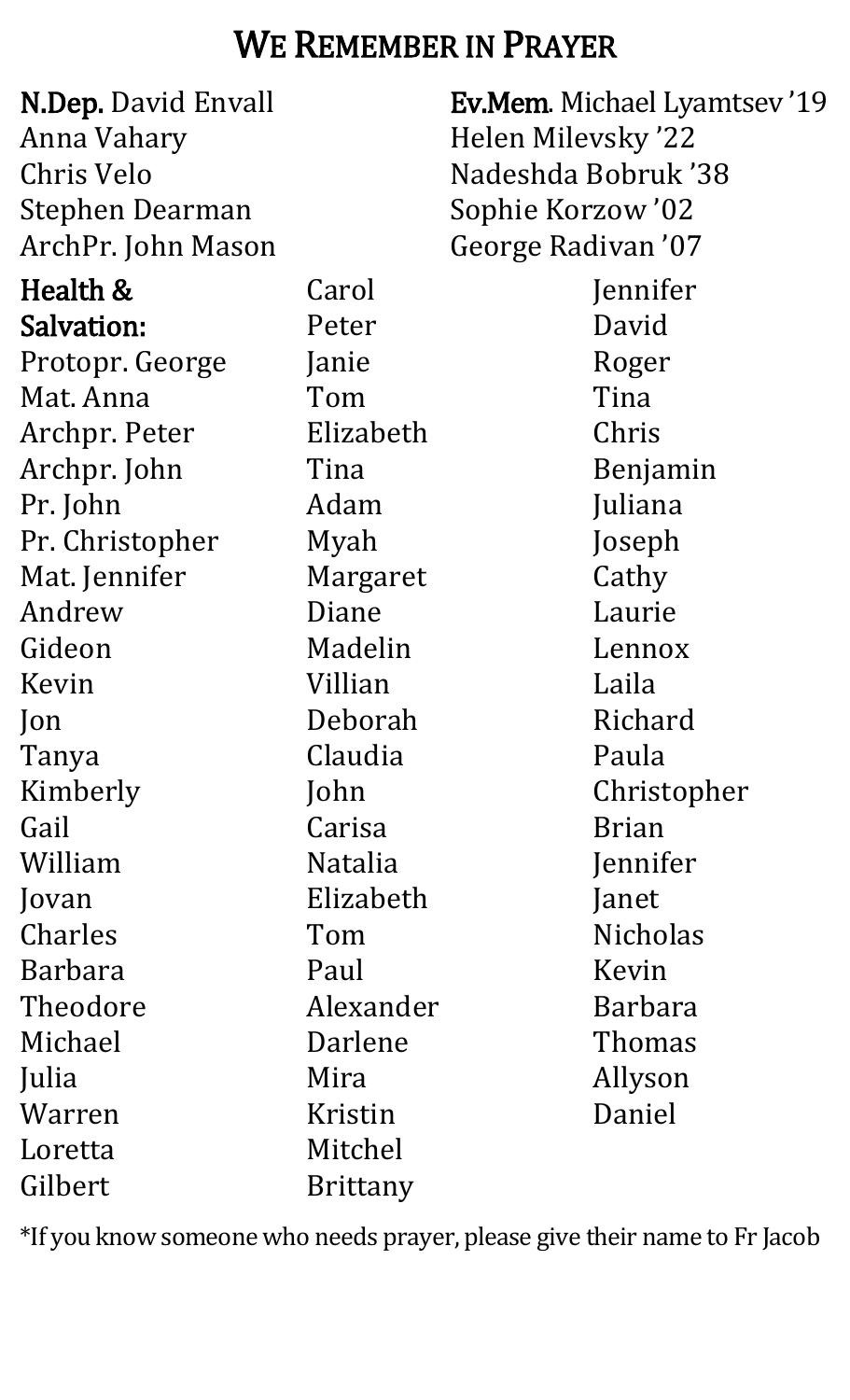## ANNOUNCEMENTS

Congratulations to our newly elected and installed parish council. The Lord give you strength to accomplish His will.

The **Women's Book Group** will wrap up their discussion of Becoming a Healing Presence tomorrow evening. The group will take a break for Lent and reconvene with a new book after Pascha.

Next Sunday is Cheesefare, the last day of dairy before Lent. Everyone is invited to bring a favorite dairy dish to make our last coffee hour before the fast special.

Pick up your March calendar in the narthex.

Next Sunday is the beginning of daylight-saving time. Don't forget to change your clocks!

## Mark your calendars:

- Mar 6: Parish Council meeting @ 7pm
- Mar 9: Divine Liturgy for the 40 Holy Martyrs of Sebaste at Descent of the Holy Ghost @ 10am
- Mar 10: Lenten Vespers with the Rite of Forgiveness will follow coffee hour.
- Mar 11: Clean Monday-the beginning of Great Lent
- Mar 11-14: **Canon of St. Andrew** @ 6pm
- Mar 13: Liturgy of the Presanctified Gifts @ 10am
- Mar 15: Liturgy of the Presanctified Gifts at Descent of the Holy Ghost @ 6pm
- Mar 17: Sunday of Orthodoxy Vespers at St. Andrew's Greek Orthodox Church in Chicago @ 7pm
- Mar 24: Mission Vespers at our Church @ 6pm followed by a Lenten dinner
- Mar 25: Divine Liturgy for the feast of Annunciation at Descent of the Holy Ghost @ 10am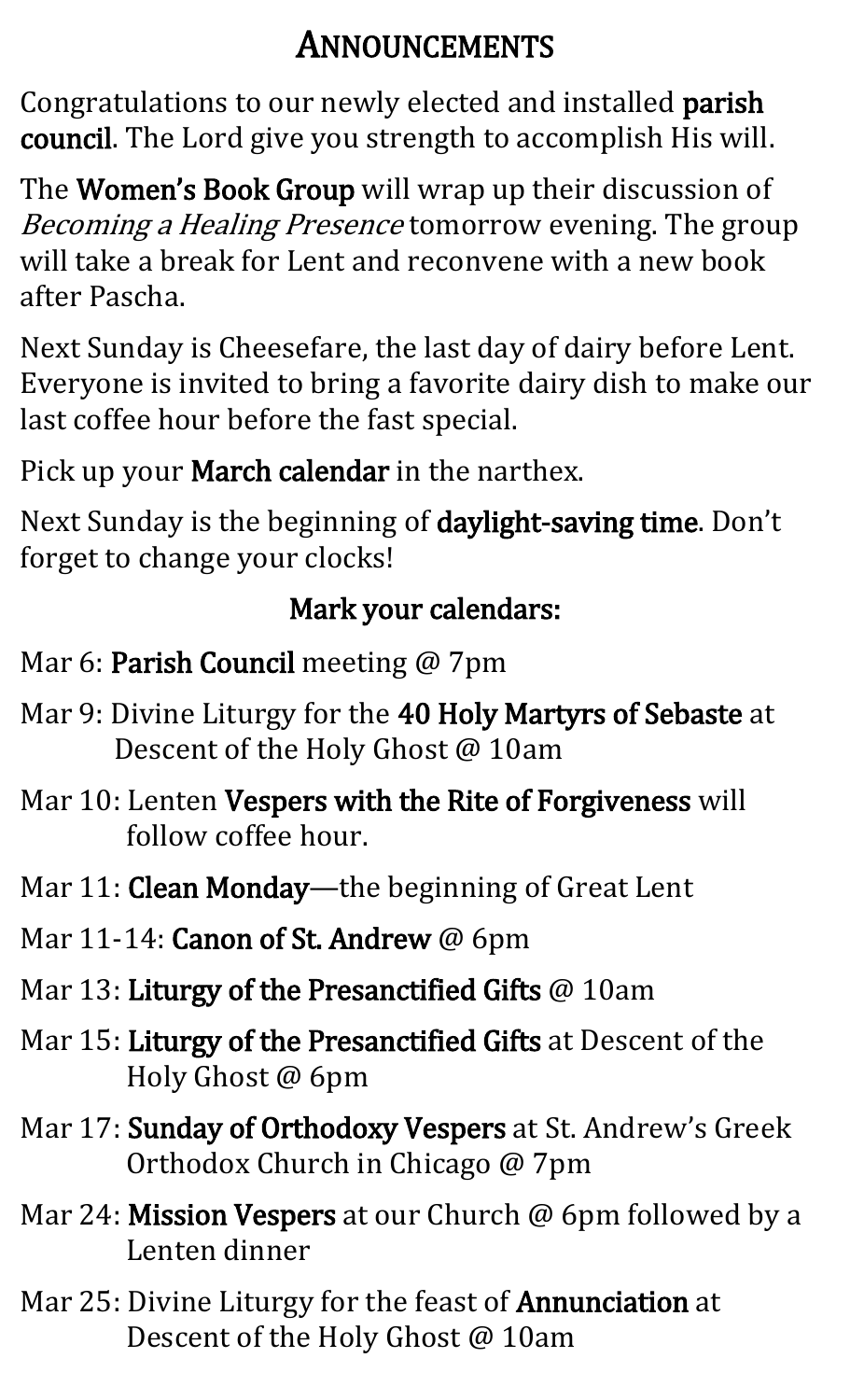#### Last Week's Offerings to the Lord:

General Fund: \$1,364 Mortgage: \$103

## Divorced Single Parent Families: What about the Children? by His Grace, our Bishop Paul

When a divorce takes place in a family, children find themselves in an especially difficult situation. They must cope with their parents' broken relationship. Custody issues may arise with regard to which parent the children wish to live with and whether they love one parent more than the other. And many times, children question whether they were the cause of their parents' divorce. I imagine some children experience anger because they find themselves having to face realities they never imagined. When it comes to custody arrangements, we all know younger children don't have the same choices as those age 15 and older. It is not unusual for some children to receive therapy to address these and related situations.

With regard to the Church, things can become complicated when one of the parents is not Orthodox. On some weekends Orthodox children are with their non-Orthodox parent, and they may end up going to that parent's church, thereby attending Liturgy in an Orthodox parish only twice a month. It usually is not that predictable. With decreased attendance at the Divine Liturgy there is a chance of further diluting a child's involvement in Orthodox parish life. Twice a month easily becomes once a month. Children may miss an important activity in their Orthodox parish because that is the weekend they are scheduled to be with their non-Orthodox parent. As a result, children are now exposed to two different experiences of the Christian faith. How might some of these issues be addressed?